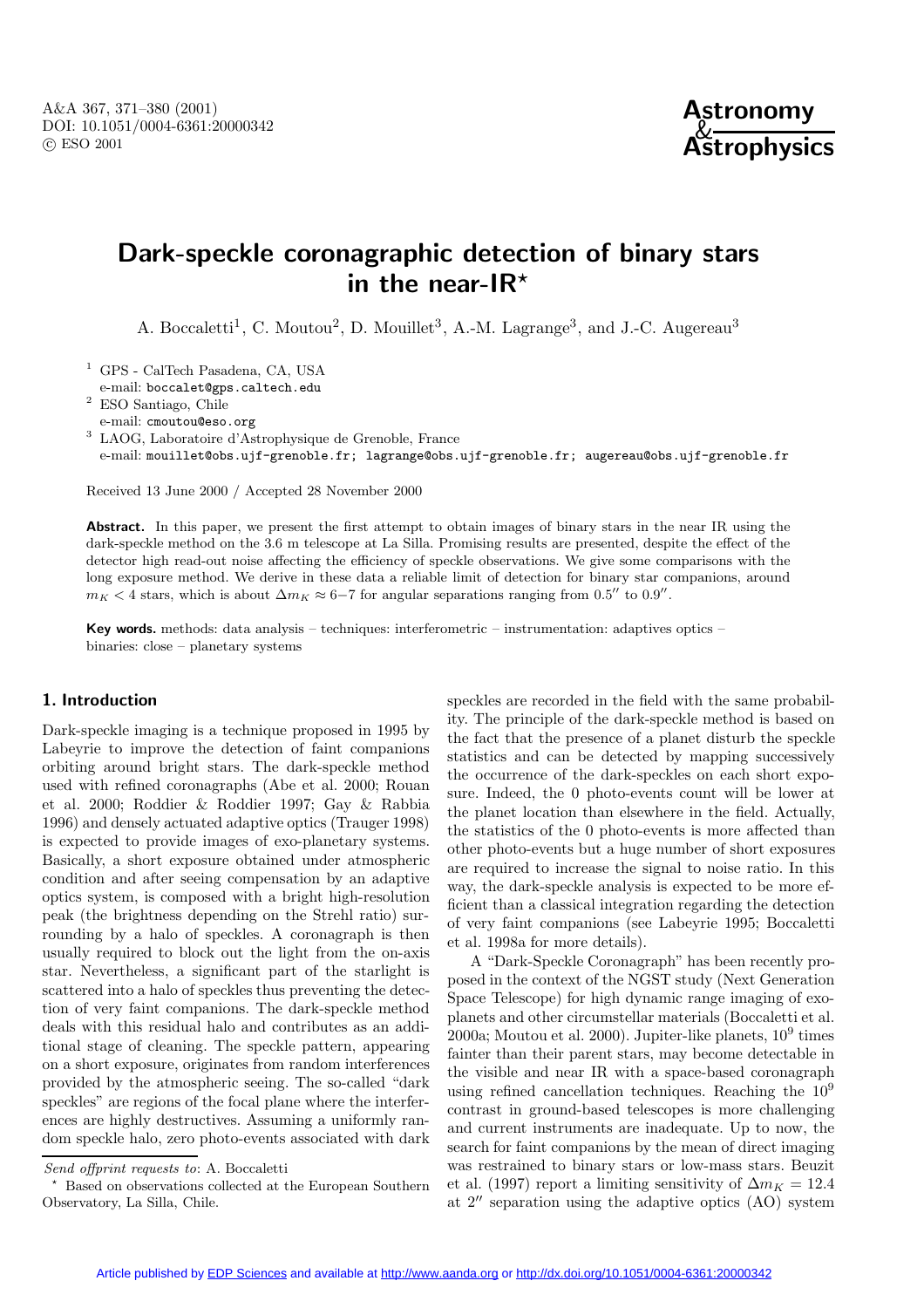ADONIS and a Lyot coronagraph installed on the 3.6 m telescope at La Silla. The University of Hawaii AO system (Graves et al. 1998) features a detection threshold of  $\Delta m = 14.7$  in the J band at 2" from the central star (Close et al. 1998). Actually, the typical angular separation of a Jupiter-like planet placed at 10 pc is only  $0.5$ ", and its detection requires a sensitivity of  $\Delta m = 22$  in both visible and NIR spectral ranges (for 5 Gyr old). Nevertheless, according to the non-gray theory of Burrows et al. (1997), younger and/or heavier exo-planets may be significantly brighter ( $m_K \sim 16$  for a  $10^{6.5}$  yr-old and a 3  $M_{\text{jup}}$  planet) and could become detectable with current instrumentation in the near IR as pointed out by Neuhäuser et al.  $(2000).$ 

Since the dark-speckle method requires exposures shorter than the turbulence lifetime, photon-counting devices are best adapted to map the occurrence of zero photon-events on each frame. Photon-counting devices are not yet available in the infrared range, while most of the AO systems work in this part of the spectrum. However, NICMOS cameras are characterized by a significant readout noise of a few tens of photo-electrons/pixel, and are expected to be less efficient regarding the dark-speckle method. Indeed, the dark speckles are no longer dark enough since owing to the readout noise a near IR detector is unable to record zero electrons. Nevertheless, we have expected that this technique could be implemented on a NICMOS detector if looking at very bright stars (see Sect. 4).

The ADONIS system has been selected to assess the feasibility of dark-speckle imaging in the near IR. We have obtained a total of 6 nights in period 62 (September 1998) and 63 (May 1999) to use the SHARP detector and the coronagraphic pre-focal optics. About 50% of telescope time was lost owing to malfunctions of the mechanical shutter.

The immediate objectives of our observing runs were:

- **–** to test the dark-speckle method in the near IR by observing known binary stars;
- **–** to search for unknown companions around bright stars, closer to the star ( $\rho \lesssim 1$ ") than could be done previously with classical coronagraphy.

In Sects. 2 and 3 we describe the instrument and the reduction process. The application of the dark-speckle data reduction to the near IR is described in Sect. 4. Section 5 presents the results, and Sect. 6 discusses the achievements.

# **2. Instrument description and observing strategy**

## 2.1. The instrument

ADONIS is an adaptive optics system (Bonaccini et al. 1997) installed on the 3.6 m telescope at La Silla, and providing atmospheric seeing compensation in the near IR region (NIR hereafter). The SHARP II camera is a

**Table 1.** Characteristics of SHARP II detector

| Wavelength range      | $1 - 2.5 \mu m$                    |
|-----------------------|------------------------------------|
| Array size            | $256 \times 256$                   |
| Pixel size            | $40 \mu m$                         |
| Pixel sampling        | 100, 50, 35 $\text{mas/pixel}$     |
| Quantum efficiency    | $\sim 60\%$                        |
| Minimal exposure time | 20 ms (shutter mode)               |
|                       | 400 ms (electronic mode)           |
| Read-out time         | $800$ ms                           |
| Read-out noise        | $38 e^-$ /pixel $\sim$ 4 ADU/pixel |

NICMOS  $3\,256\times256$  array detector equipped with standard broad band filters  $(J, H, K, SK)$  and several narrow band filters. Some technical features of SHARP are summarized in Table 1.

The stellar Lyot coronagraph available as pre-focal optics is fully described in Beuzit et al. (1997). Several mask can be selected, with diameters ranging from  $0.43$ <sup>"</sup> to  $6.17''$ . The smallest masks  $(0.63''$  and  $0.84'')$  have been used in this observing run to achieve very close angular separations and also because the dark-speckle method deals only with the speckle halo where faint companions are most probable (typically extending to  $1.5$ "). However, these masks are of poor efficiency to attenuate the starlight, the Lyot stop in the relayed pupil being optimized for larger Lyot masks (Mouillet 1997).

The SHARPII camera is not the ideal detector for implementing speckle techniques but it remains of interest to assess the feasibility of dark-speckle in the near IR. The high read-out noise and long read-out time affect the observing efficiency. The efficiency of the darkspeckle method depends on the wavelength range and on the short exposure duration. These parameters have to be accurately adjusted to provide speckle patterns with high contrast.

#### 2.2. Wavelength range

To benefit from a maximum Strehl ratio, we observed at the longest wavelength available with the detector, in the 2.2  $\mu$ m band, providing a 0.13" angular resolution. With a sampling of 35 mas/pixel, this corresponds to a linear speckle sampling of 3.7 pixels.

Although the speckle smearing arising from image chromaticity is a good criteria to pick out some real companions from the speckle field, this effect tends to fill in the area of destructive interferences in the focal plane, then reducing significantly the dark-speckle efficiency. To reduce the speckle smearing we used narrow band filters with spectral resolution larger than 50. This is the requirement to avoid a significant loss of contrast up to a radial distance of  $10\lambda/D$ . The CVF filter  $(R \approx 60)$  was mostly used, but the SK filter ( $\lambda = 2.154 \mu m$ ,  $\Delta \lambda = 0.323 \mu m$ ) was nevertheless necessary for faint stars (typically  $m_K > 3.5$ ).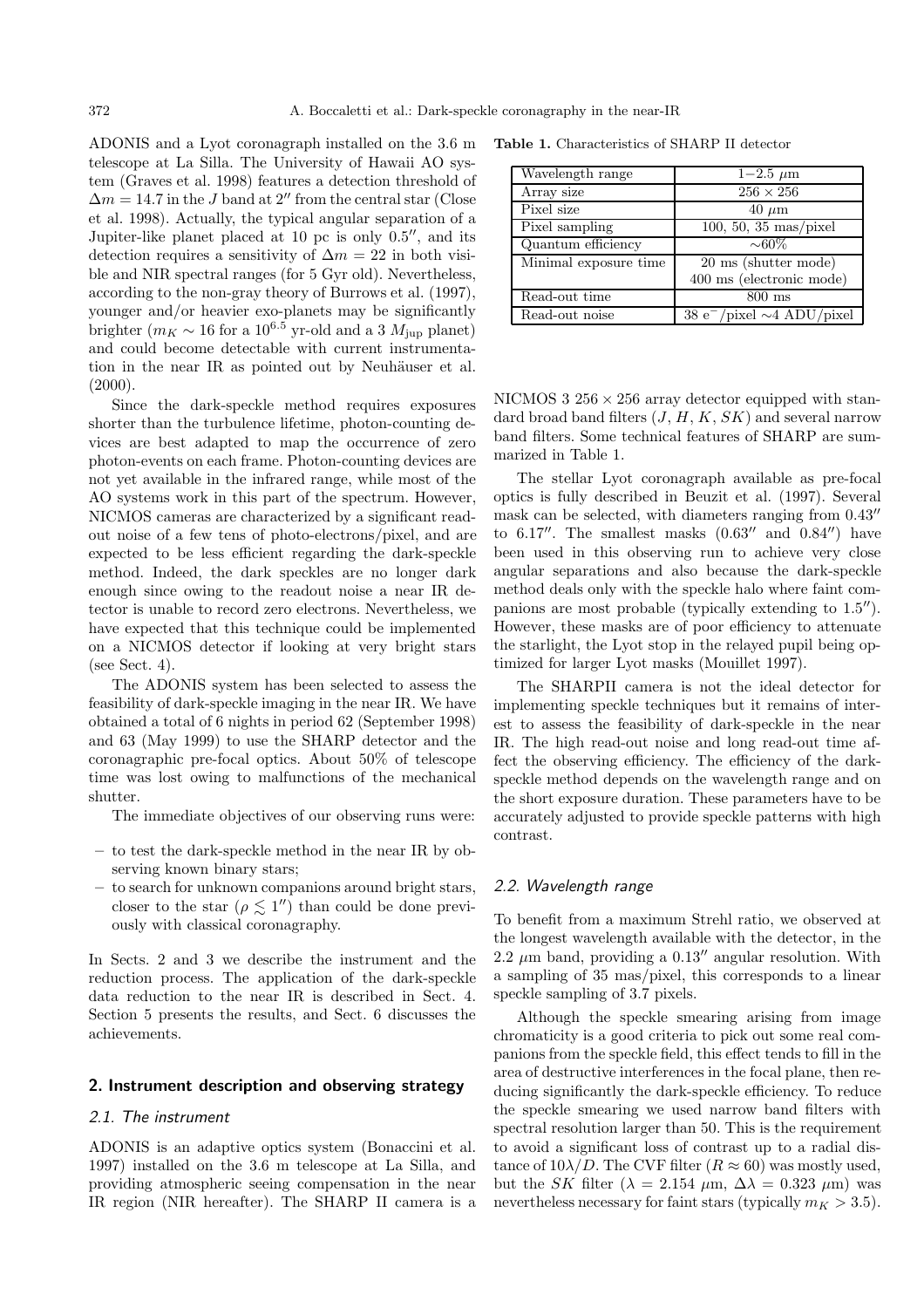# 2.3. Integration time

Short exposures are used to freeze the speckle pattern and to allow dark-speckle processing (Labeyrie 1995). The integration time was scaled from visible observations using a  $\lambda^{6/5}$  power law. Since the speckle lifetime in the visible  $(0.8 \mu m)$  is about 10 ms to 20 ms, we adopted an average value of 60 ms at  $2.2 \mu$ m. Nevertheless, correlation times ranging from a few to hundreds of milliseconds have been observed, depending on the wind speed. However, these atmospheric conditions were not stable enough to modify the short exposure duration along the night.

In addition, the overheads are large due to the readout time of 800 ms.

#### **3. Data reduction**

#### 3.1. Observing mode

The data acquisition and reduction process is adapted from Beuzit et al. (1997). The star is first observed without any coronagraphic mask to provide a relative photometric calibration. Then, short exposure data cubes are recorded with the coronagraphic mask occulting the bright central star (including the Airy peak and a few rings). In most cases, a data cube consists of 200 individual exposures, each lasting 60 ms. Sky frames are recorded in nodding mode by moving the telescope  $30''$  away from the star.

The sequence is repeated on a reference star. Indeed, despite the coronagraph, the wings of the PSF may remain brighter than faint companions or surrounding circumstellar material. In addition, the presence of an occulting mask in the focal plane prevents the application of classical deconvolution since the object-image relationship is no longer valid. The residual light can be partly subtracted with a reference star (with similar spectral type and magnitude) chosen angularly close to the star in order to get both 1/ similar seeing conditions and 2/ similar adaptive compensation. The star position accuracy using the chopping mirror is smaller than the pixel size on the detector (∼10 mas), but not sufficient for coronagraphy with small Lyot masks and without any systematic criteria. The most critical is to obtain similar positionning for the star and the reference relatively to the mask while the atmospheric seeing varies on a short timescale. Map subtraction is therefore never perfect especially when the PSF shape is changing.

# 3.2. Calibration of instrumental artifacts

Usual flat-fielding techniques were applied to the raw images. Once data cubes were corrected using these calibration data and the standard process, the frames could be co-added to provide a long exposure image or processed with a dark-speckle analysis.

#### **4. Dark-speckle analysis**

# 4.1. Implementation of the dark-speckle method in the near IR

The dark-speckle analysis is applied to the cleaned data cube for both the star and the reference. With a photoncounting device, the dark-speckle algorithm is straightforward since the occurrences of dark speckles are connected to the number of zero-photon events (Labeyrie 1995). With a detector featuring significant read-out noise (RON), the "bottom" of the dark speckles is no longer perfectly dark, even with short exposures and large spectral resolution. The efficiency of the dark-speckle technique is therefore decreased and the algorithm has to be modified. Assuming that the RON has Gaussian distribution, with a mean  $\overline{k_{\rm b}}$  and a variance  $\sigma_{\rm b}^2$ , the signal to noise ratio  $(SNR)$  is given by:

$$
SNR_{\text{RON}} = SNR_{\text{ph-count}} \sqrt{\frac{\exp\left(-\frac{\overline{k}_{\text{b}}^2}{2\sigma_{\text{b}}^2}\right)}{\sqrt{2}\pi\sigma_{\text{b}}}}
$$
(1)

where  $SNR_{\text{ph}-\text{count}}$  is the  $SNR$  obtained with a photoncouting camera as given in Boccaletti et al. (1998a). Equation  $(1)$  shows that the  $SNR$  is greatly affected when  $\sigma_{\rm b} > 1$ .

To implement the dark-speckle algorithm on a nIR detector, one has to define a threshold  $(\epsilon)$  with respect to the RON. The detector areas with an intensity lower than this threshold are then assumed to be dark speckles. In the photon-couting mode,  $\epsilon = 0$ . In general, the threshold has to be optimized with respect to the companion intensity, as shown in the following sections. For very faint companions, the intensity of which is close to the read-out noise level, we initially assumed that  $\epsilon \approx 3\sigma_{\rm b}$ . But actually, the intensity of dark-speckles on short exposures is higher than  $\sigma_{\rm b}$  and depends on the star's brightness. Moreover, the dark speckle level is not constant across the field but exhibits a radial dependence with respect to the central source. We checked that these artifacts do not originate from speckle smearing provided by the spectral range or the exposure time. This could be an internal effect due to scattering or remanence inside the detector itself, which cannot be corrected a posteriori.

The value  $\epsilon(\rho)$  (where  $\rho$  is the radial distance to the star) is estimated on concentric rings with increasing radius centered on the occulted star. A numerical procedure derives the minimum averaged intensity on each ring and for each frame. The  $\epsilon(\rho)$  profile has been found stable with time. Figure 1 shows an example of radial threshold used in the dark-speckle algorithm.

Once processed with the dark-speckle analysis for both the star and the reference, the data cubes are co-added to provide a "dark-speckle image" appearing in negative form since the dark speckles denotes a lack of light. Then, the reference star is subtracted after re-centering and proper scaling in intensity.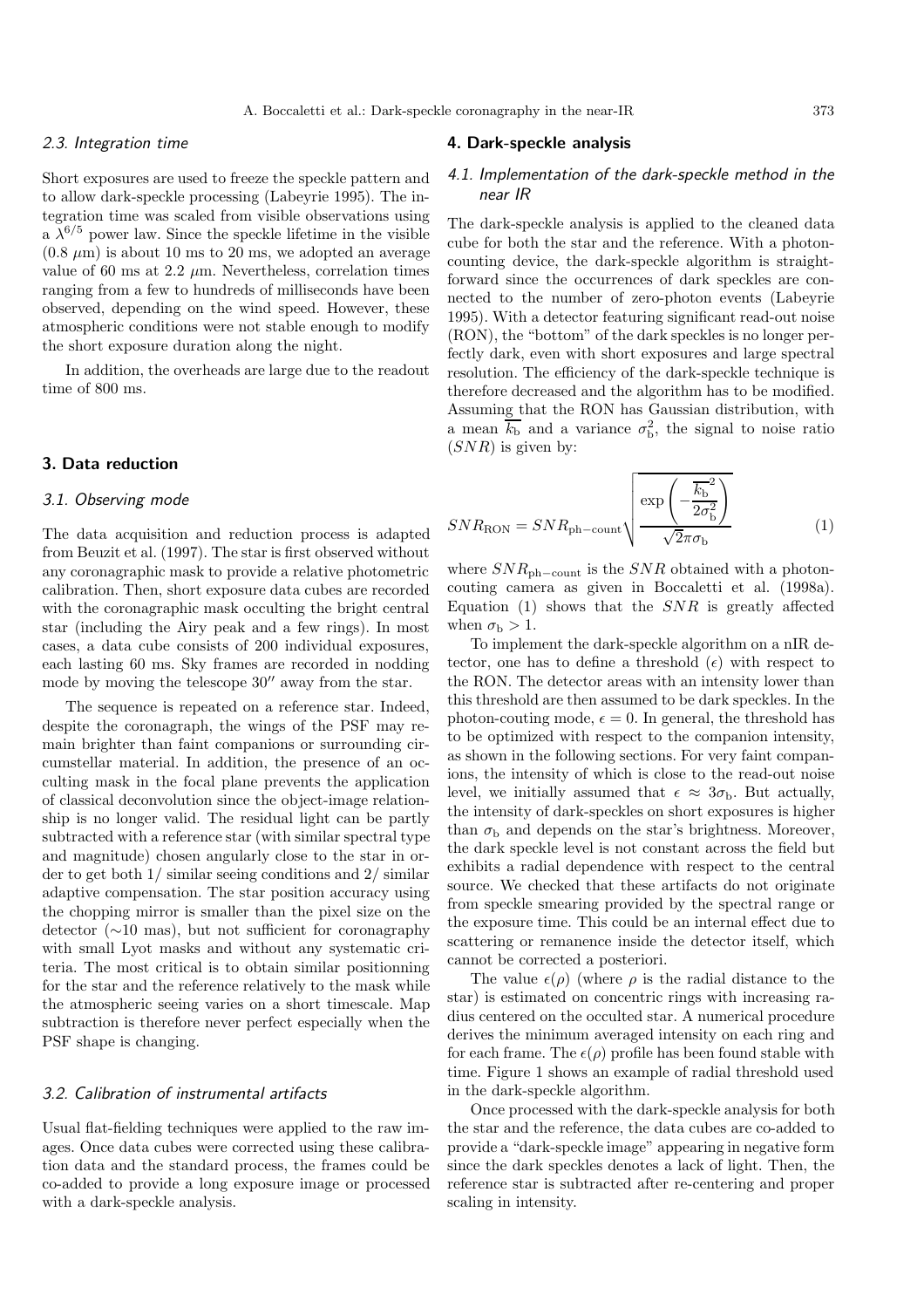

**Fig. 1.** An example of radial threshold obtained for the star HD 222493. A mask is used to select the region of interest: pixel 86 to 170



**Fig. 2.** Coronagraphic simulation of 200 frames each lasting 60 ms. Four companions (arrows) 5, 6, 7 and 8 magnitudes fainter than the star were added to the frames. The direct integration of frames is shown in **a)** and **b)** is the result obtained with a dark-speckle process on the same data cube (threshold: 10 ADU). Angular separation of the companions scaled to the resolution of a 3.6 m telescope at 2.2  $\mu$ m are respectively 0.55",  $0.65''$ ,  $0.87''$ ,  $1.09''$ 

## 4.2. Numerical simulation

Some numerical simulations have been carried out to assess the theoretical performance of the dark-speckle method using a near IR array with same characteristics as SHARP II. We therefore generated coronagraphic short exposures with realistic seeing conditions (providing a 45% Strehl ratio), photon noise and Gaussian read-out noise (38 e−/pixel). Then we compared the direct integration of frames to the dark-speckle process. Figure 2 shows the simulation result for 200 frames of 60 ms. The star intensity is taken from real data ( $\approx$ 3 10<sup>5</sup> ADU/frame equivalent to  $m_K = 2$  star with a CVF filter and a 0.63" mask). Faint companions with  $\Delta m = 5, 6, 7, 8$ , have been added to the frames. The speckle pattern is strictly assumed achromatic and frozen during the short exposures.

Only the 2 first companions ( $\Delta m = 5$  and 6) are detected on the direct integration of frames (Fig. 2a). The other ones remain hidden in the halo of speckles. The darkspeckle process (Fig. 2b) is more efficient, and the gain in sensitivity is obvious since the third companion  $(\Delta m = 7)$ is clearly visible. The faintest companion  $(\Delta m = 8)$  is also marginally detected. As demonstrated with this simulation, the speckle noise originating from phase corrugation is markedly reduced through the dark-speckle analysis.

#### 4.3. Signal to noise ratio measurement

As shown in the following sections, the detection of faint companions with a coronagraph is currently limited by the residual speckle pattern originating from both the atmospheric seeing and static aberrations. The calibration of these residual speckles is made critical by the temporal variation of seeing and flexures in the optical train, and then the reference star subtraction is not sufficient to remove the speckle noise. The derivation of the SNR using the global intensity deviation of the halo around the Lyot mask usually leads to optimistic values. Indeed, some speckles can be very bright relative to the average intensity of the halo but slightly contributes to the SNR calculation although they can be confused with a real companion. In this paper, we compare the intensity of the companion (integrated over 25 pixels  $\equiv$  speckle area) with the averaged intensity of several bright residual speckles in the subtracted image to derive a more realistic SNR. Obviously, the selection of these residual speckles differs from a star to one another and sometimes from a direct integration to a dark-speckle image. But the principle of the process is strictly identical for the long exposure and the dark-speckle data.

The dark-speckle analysis is not more efficient than the direct imaging regarding the fixed speckle noise originating from static defects and pupil diffraction (waffle for instance). In both case frame subtraction of a reference is mandatory.

#### **5. Results**

Several bright single stars or binaries with known companions have been observed. Table 2 gives a list of all the stars observed in this program. In this section we present only the relevant results.

#### 5.1. HD 222493

The binary star HD 222493 ( $m_K = 3.80$ , K0III) and the reference star HD 223170 ( $m_K = 3.38$ , K0III) have been observed twice, respectively in short exposure and long exposure modes. Frames lasting 60 ms were recorded with the SK filter ( $\lambda = 2.154 \mu m$ ,  $\Delta \lambda = 0.323 \mu m$ ) using a  $0.63''$  coronagraphic mask. Figure 3 shows the images obtained after co-adding 600 frames. The companion is evidenced on the direct image (Fig. 3a) but remains fainter than residuals partly originating from the spider arms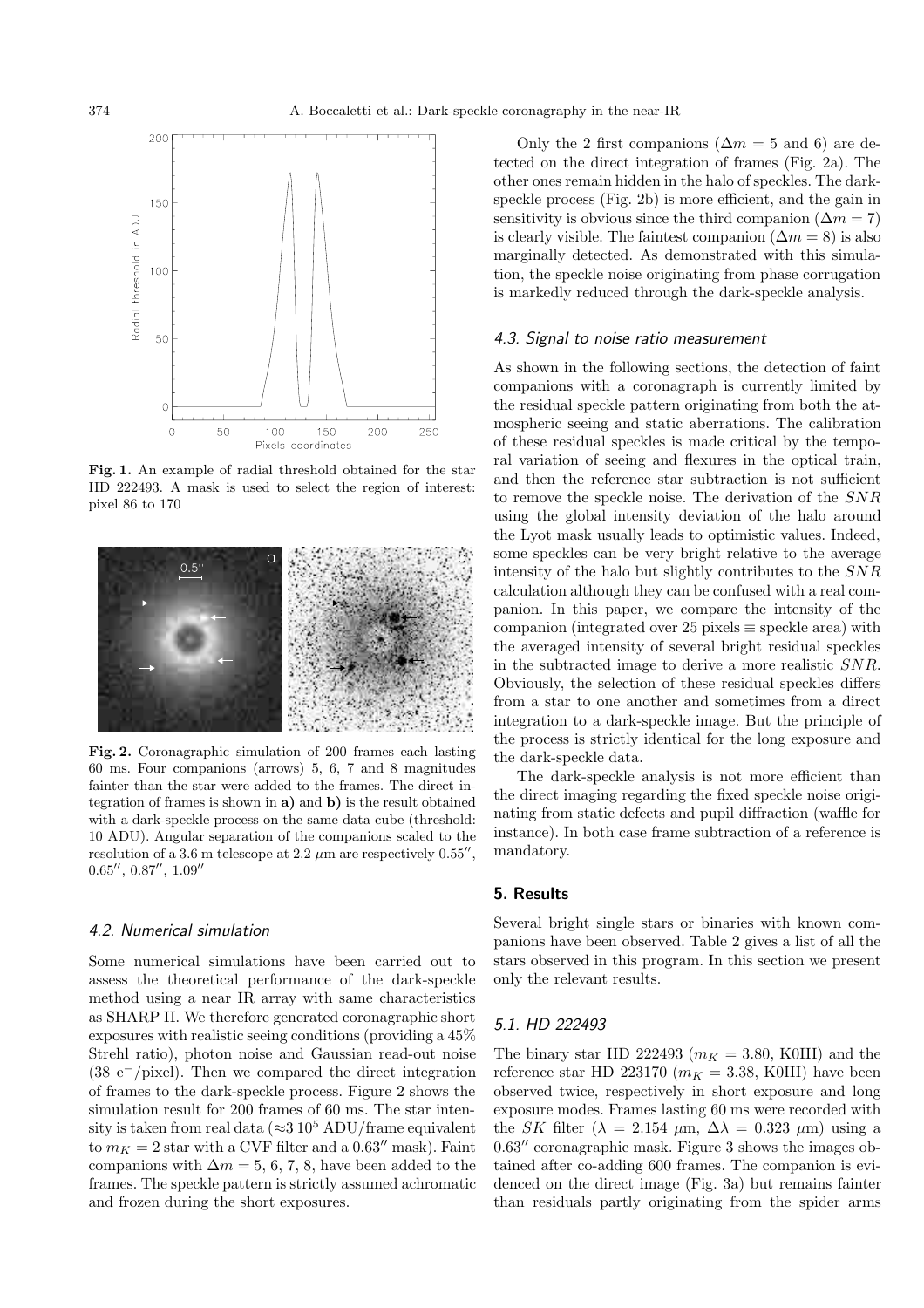

**Fig. 3.** Coronagraphic images of the binary star HD 222493 obtained with  $600$  frames lasting  $60$  ms each and a  $0.63$ <sup>"</sup> mask. The companion is already visible on the direct integration of frames **a)** and is enhanced on the subtraction map **b)**. Lower images **c,d)** show the subtraction result using dark-speckle process with a constant threshold of 100 ADU **c)** and a radial threshold **d)**, see Sect. 4. The companion now appears as a dark feature with an improved SNR

diffraction. Reference star subtraction (Fig. 3b) significantly improves the detectability  $(SNR = 14.6)$  but the contrast is clearly enhanced  $(SNR = 26.7)$  with a darkspeckle analysis (Figs. 3c,d). The companion is detected at  $\rho = 0.89 \pm 0.04$ <sup>n</sup> away from HD 222493 with a position angle PA =  $178.3 \pm 0.2$ °. The error bars come from the relative uncertainty between the star and the mask center coordinates. We compared the intensity of the companion and the star imaged off-axis, taking into account the halo contribution estimated at the same location on the reference star to derive from Fig. 3a the magnitude difference in the K band:  $\Delta m_K = 3.8 \pm 0.2$ . This reduction process is detailed in Boccaletti et al. (2000b).

These results are consistent with the Hipparcos data (ESA 1997):  $\rho = 0.913''$ , PA = 183° and  $\Delta m_V = 3.96$ . The companion's spectral type can be coarsely determined from the  $V_B - K_B = 2.25$  color index, leading to a K3V or G9III star, for which the typical masses are in agreement with the difference of 5<sup>°</sup> in position angle.

We later obtained long exposure images of HD 222493, co-adding 18 frames each lasting 2 s. The total integration time (36 s), as the number of detected photons, are the same as for the short exposure data. As shown in Fig. 4, the companion is easily detected with a  $SNR = 23.5$ , comparable to the one obtained using dark-speckle with short exposures. The first Airy ring of the companion featuring a typical triple aberration is noticeable. However, the variance of the halo intensity fluctuations is about 5 times



**Fig. 4.** Images of HD 222493 **a)** obtained under good seeing conditions and long exposures  $(18 \times 2 \text{ s})$ . The first companion's Airy ring is detectable on the subtraction frame **b)**

larger in Fig. 3 than in Fig. 4. and the mask size has been increased from  $0.63''$  to  $0.84''$ . If scaled to seeing condition closer to the previous one, the long exposure SNR would have been significantly lower. It is difficult in this case to compare the respective capability of short and long exposures. Nevertheless, one should notice that the SNR obtained in 36 s using direct integration mode is comparable with a dark-speckle process requiring about 516 s of telescope time (including readout time).

## 5.2.  $\alpha$  Oph

The nearby star  $\alpha$  Oph ( $m_K = 1.65$ , A5III) and its reference HD 161868 ( $m_K = 3.78$ , A0V) have been observed with the Circular Variable Filter (CVF,  $\lambda = 2.15 \mu m$ ,  $\Delta\lambda = 0.032 \ \mu \text{m}$  and a  $0.63''$  mask.

A companion is significantly detected on a 12 s integration (200 frames of 60 ms) at  $\rho = 0.77 \pm 0.04$ <sup>n</sup> and  $PA = 116.3 \pm 0.2$ °. We measured a magnitude difference of  $\Delta m_K = 3.5 \pm 0.2$ . Figures 5a,b show the effect of the atmospheric variations on the direct integration. The SNR is 16.4 in Fig. 5a while it improves to 29.0 in Fig. 5b. However, the seeing was apparently stable:  $1.07''$  and  $0.97''$  respectively, but the speckle pattern has clearly evolved. This difference is explained by the time lag between the star and the reference: 23 min in Fig. 5a and 11 min in Fig. 5b. No significant improvement has been obtained once processed with a dark-speckle algorithm  $(SNR = 12.1$  in Fig. 5c and 30.1 in Fig. 5d). Given the brightness of the companion  $(m_K = 5.15)$  we used a large radial threshold (∼1150 ADU at maximum) to avoid saturation of the dark-speckle frames. Actually, the threshold has to be optimized with respect to the intensity of the companion. As a drawback, the dynamic range is largely reduced and for instance the companion Airy ring's is no longer visible in Fig. 5d with opposite to Fig. 5b. Nevertheless, a lower threshold would optimize the detection of this secondary pattern.

Comparison with the Hipparcos values is not straightforward since the period is short  $(P = 8.7 \text{ years})$  and the eccentricity is large ( $e = 0.804 \pm 0.045$ , Kamper et al. 1989). Despite the poor accuracy obtained with Hipparcos for this star, the solution is in agreement with our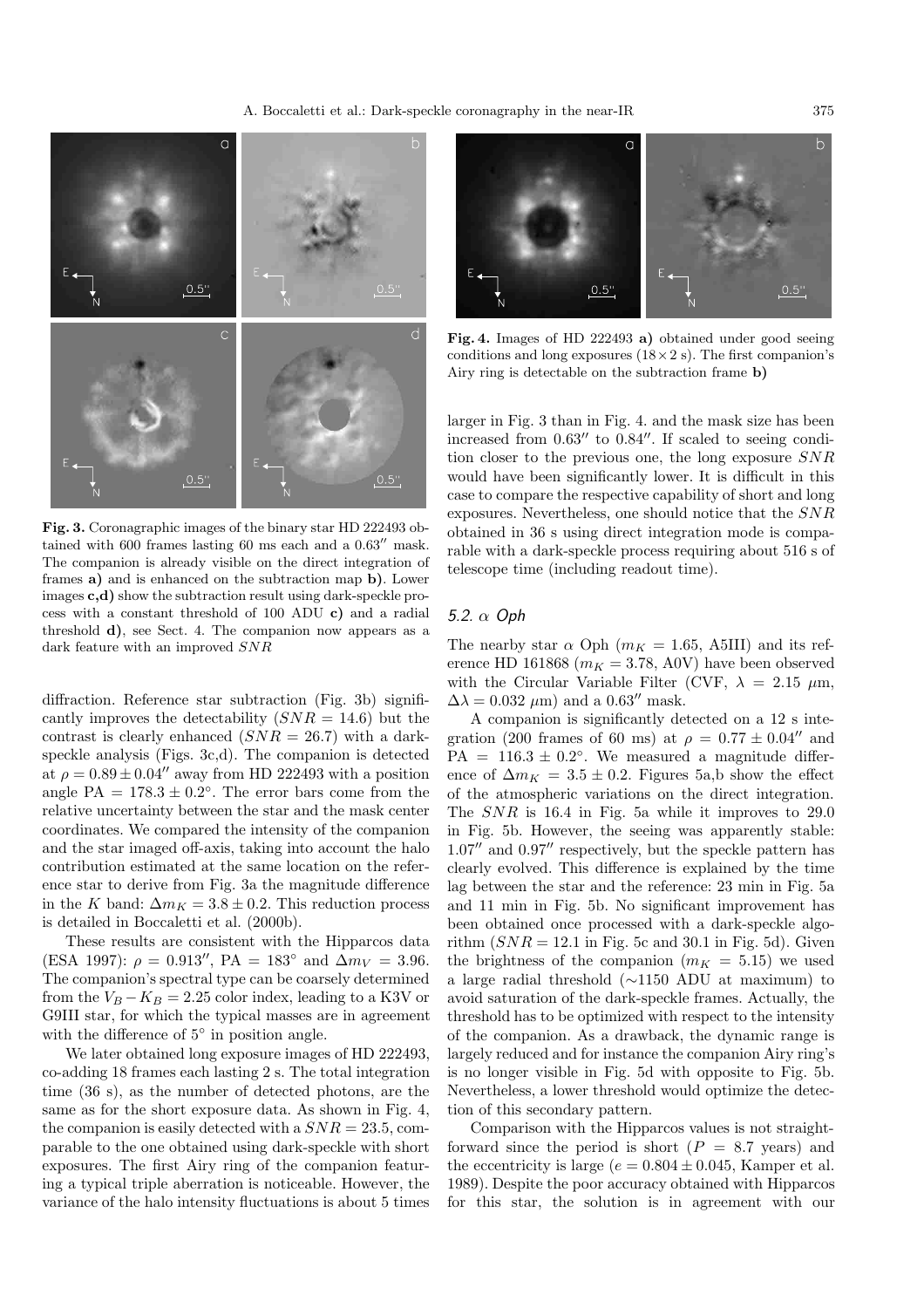376 A. Boccaletti et al.: Dark-speckle coronagraphy in the near-IR



**Fig. 5.** Subtracted maps of the star  $\alpha$  Oph with direct integration of frames in two different atmospheric conditions **a,b)** and processed with a dark-speckle analysis **c,d)**

result:  $0.5'' < \rho < 0.7''$  (Martin & Mignard 1998). The position angle is not indicated. The magnitude difference in the V band derived by Martin  $\&$  Mignard (1998) is:  $\Delta m_V = 5.23$ . An older estimate of the brightness ratio is given by Kamper et al. (1989) in the  $L$  band (3.4  $\mu$ m) using IR speckle interferometry:  $\Delta m_L = 3.5$ , which is identical to the  $K$  band result. Given the color indexes  $V_B - K_B = 2.18$  and  $V_B - L_B = 2.22$  together with the individual masses (4  $M_{\odot}$  and 0.7  $M_{\odot}$ ) inferred from astrometry (Martin & Mignard 1998), we assumed a K2V spectral type for the secondary star. The absolute magnitude  $M_v = 6.55$ , derived from the parallax (69.84 mas) is also in accordance with a K2V companion.

# 5.3. HD 192876

The binary star HD 192876 ( $m_K = 1.92$ , G3Ib) and the reference star HD 192947 ( $m_K = 1.41$ , G8III) were observed in both short and long exposures using the CVF  $(\lambda = 2.06 \mu \text{m}, \Delta \lambda = 0.031 \mu \text{m})$  and a  $0.63''$  mask. Unlike the result announced by Hipparcos in the visible  $(\rho = 0.65'', PA = 355^{\circ}, \Delta m_V = 4.17)$ , the companion was not detectable in the nIR spectrum, even with an integration of 1200 s. Nevertheless, these data were of interest to assess the lower limit of the faint companion's magnitude difference in the  $K$  band, and also to evaluate the present sensitivity of the dark-speckle analysis.

Using a set of 400 frames lasting 60 ms, an attenuated copy of the star observed off-axis was added to each frames at the location expected by Hipparcos. Then, the brightness of this artifical companion was decreased down to the detection threshold. Figure 6 shows the subtracted



**Fig. 6.** Coronagraphic subtracted images of HD 192876 for direct integration of frames **a,b)** and with a dark-speckle analysis **c,d**). A faint companion ( $\Delta m_k = 6$ , arrow) is added to the map **b,d)** to assess the detection threshold. The SNR is 1.8 with a direct integration and improves to 4.8 owing to the dark-speckle process

images with the companion turned on and off for both the direct integration of frames and the dark-speckle analysis. The added companion is 6 magnitudes fainter than the star and is significantly detected  $(SNR = 4.8)$  owing to the dark-speckle process (Fig. 6d, arrow), but remains invisible in Fig. 6b (arrow). We therefore estimate the sensitivity of direct integration to  $\Delta m_K \approx 6$  in the present case and to  $\Delta m_K \approx 7.5$  using dark speckles. One has to notice that the efficiency of the dark-speckle process is emphasized here unlike the case of HD 222493. Actually, the present case is less affected by speckle smearing since the bandwidth is smaller  $(\Delta \lambda = 0.031 \ \mu \text{m})$  than the one used for HD 222493 ( $\Delta \lambda = 0.323 \ \mu \text{m}$ ). Also, this example shows that the dark-speckle analysis is more appropriate to large magnitude differences, as predicted in Boccaletti et al. (1998a).

# 5.4. η Psc

Owing to the shutter malfunction, 50% of the telescope time was devoted to direct imaging of faint companions using long exposures. It was precisely the case for the star  $\eta$  Psc ( $m_K = 1.43$ , G7IIa) and its reference HD 10761  $(m_K = 2.14, \text{G8III})$ . 100 coronagraphic images, each lasting 4 s, were recorded with a  $0.84$ <sup>"</sup> mask and a CVF filter  $(\lambda = 2.06 \ \mu \text{m}, \ \Delta \lambda = 0.031 \ \mu \text{m}).$ 

The hypothetic companion appears on the subtracted image (Fig. 7b) at position:  $\rho = 0.54 \pm 0.04$ <sup>n</sup> and PA =  $74.2 \pm 0.2$ ° with  $SNR = 3.2$ . When compared to the star flux, we derive a  $\Delta m_K = 3.7 \pm 0.2$ . However, this result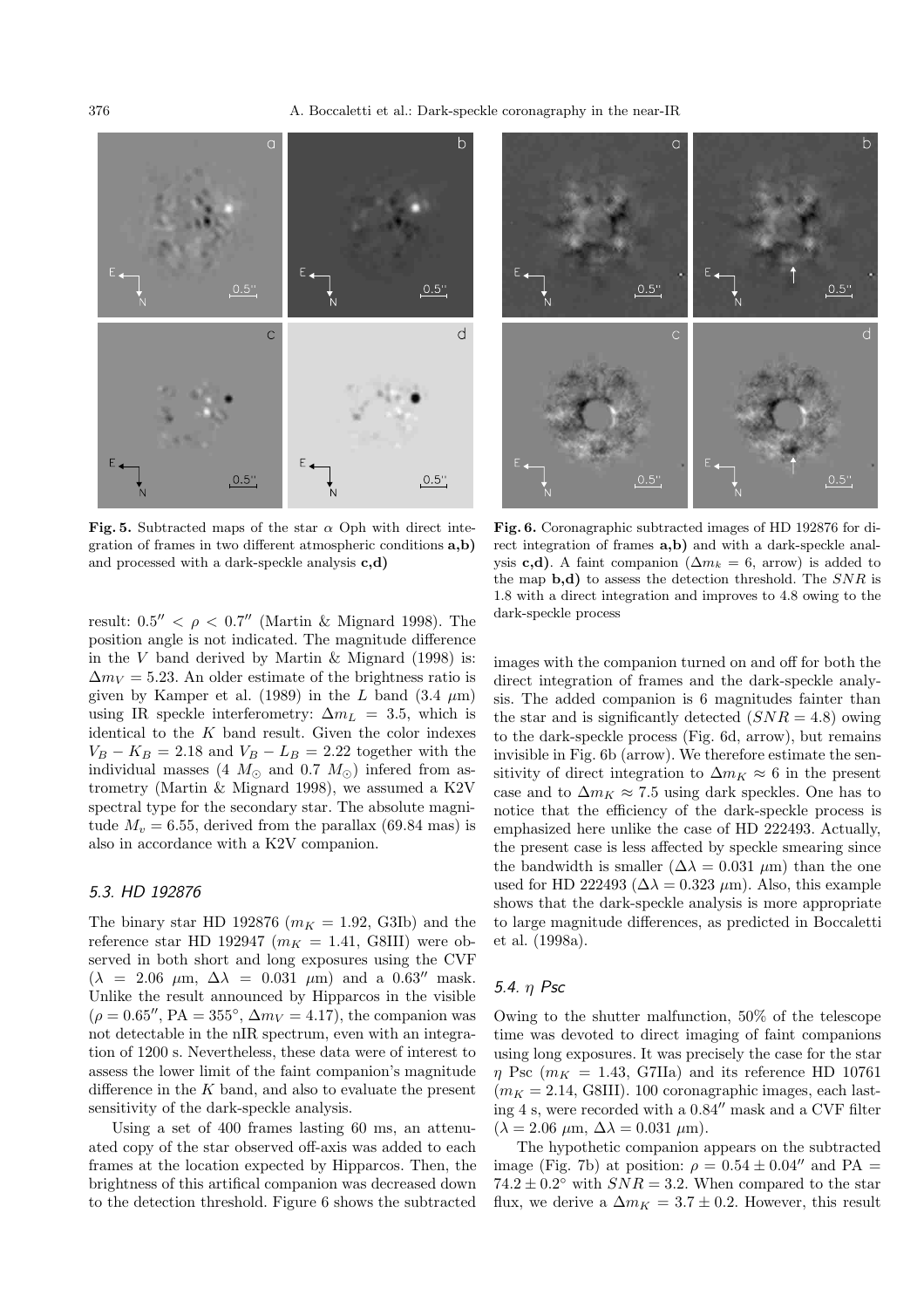

**Fig. 7.** Coronagraphic images of η Psc **a)** and the result of reference star subtraction **b)**. Lower images show the darkspeckle process for the star alone **c)** and the subtraction **d)**. The suspected companion is indicated by an arrow

is not consistent with the Hipparcos value:  $\rho = 0.64''$ , PA = 47° and  $\Delta m_V$  = 3.7, as already mentionned in Boccaletti et al. (1998b). The discrepancy mainly turns on the position angle, with a significant difference of 27.2◦. To explain such a large difference, the companion has to be a massive star, like the primary one.

Although the exposure time of each frame (4 s) was longer than the turbulence life-time, the data cube of  $\eta$  Psc was processed with dark-speckle analysis. Obviously, the threshold is very high: 9000 ADU for  $\eta$  Psc and 4900 ADU for HD 10761, since the speckle pattern is smeared on 4 s frame and the photon flux per frame is larger. The results are presented in Fig. 7. The subtraction frame (Fig. 7d) evidenced the "dark pattern" (arrow) with a  $SNR = 4.2$ , a slight improvement of about 30% compared to the direct integration of frames  $(SNR = 3.2, Fig. 7b)$ . This suspicious detection would required to be confirmed by further observations.

# 5.5. υ Oph

v Oph  $(m_K = 4.38, A3 \text{ m})$  is a binary star listed in the Hipparcos catalogue with a relatively large magnitude difference in the visible ( $\Delta m_V = 4.12$ ). Actually, the companion is easily detectable with ADONIS in the near IR since the magnitude difference is  $\Delta m_K = 2.36$  (see Fig. 8). The dark-speckle analysis is therefore not required in this case. From short exposures data cube recorded at 2.12  $\mu$ m (CVF), we derive the location of the companion:  $\rho = 0.48 \pm 0.04''$  and PA =  $315 \pm 0.2°$  in disagreement with the Hipparcos measurement:  $\rho = 0.458''$  and  $PA = 209^\circ$ . Here, the companion is fairly bright in our



**Fig. 8.** Coronagraphic images of υ Oph, displayed with a 0.5 power **a**). The subtraction with  $\alpha$  Oph is also shown **b**). The companion of  $\alpha$  Oph is visible as a dark feature



**Fig. 9.** Coronagraphic image of HD 184713 using long exposures **a)** and the subtraction map **b)** where the companion is clearly evidenced with its first bright Airy ring

image (Fig. 8) and its direct detection cannot be questionned ( $SNR = 61.8$ ). The  $V_B - K_B = 2.00$  color index, together with the absolute magnitude  $M_v = 5.89$  (parallaxe of 26.67 mas) suggest a K1V spectral type. Assuming a typical mass of 0.79  $M_{\odot}$  and a semi-major axis of at least  $0.48''$ , a pole-on orbit would have a period of  $42$  years, leading to a significant angular movement of about 64◦, but however too small compared to the difference of 106<sup>°</sup> between the Hipparcos measurement and our result. This object could also be a background star, but in this case the true companion should have been detected as another feature of same brightness (at PA =  $273^\circ$  if the orbit is pole-on).

### 5.6. HD 184713

The last binary star presented in this paper is HD 184713  $(m_K = 6.20, K0III)$  and its reference HD 184869  $(m_K =$ 7.06, G8III). Given the faintness of these objects, we used the broad band SK filter, and long exposures of 10 s each. The relatively stable atmospheric seeing  $(0.70$ <sup>"</sup> on average) allowed us to combine 60 frames totalling 600 s of integration, for both the star and the reference. Unlike the images presented hereabove and despite the long integration time, the residual speckle pattern in Fig. 9a is still visible denoting a low and stable seeing  $(\sim 0.7'')$ . Then, owing to stable conditions, the subtraction process in Fig. 9b is very efficient to extract faint objects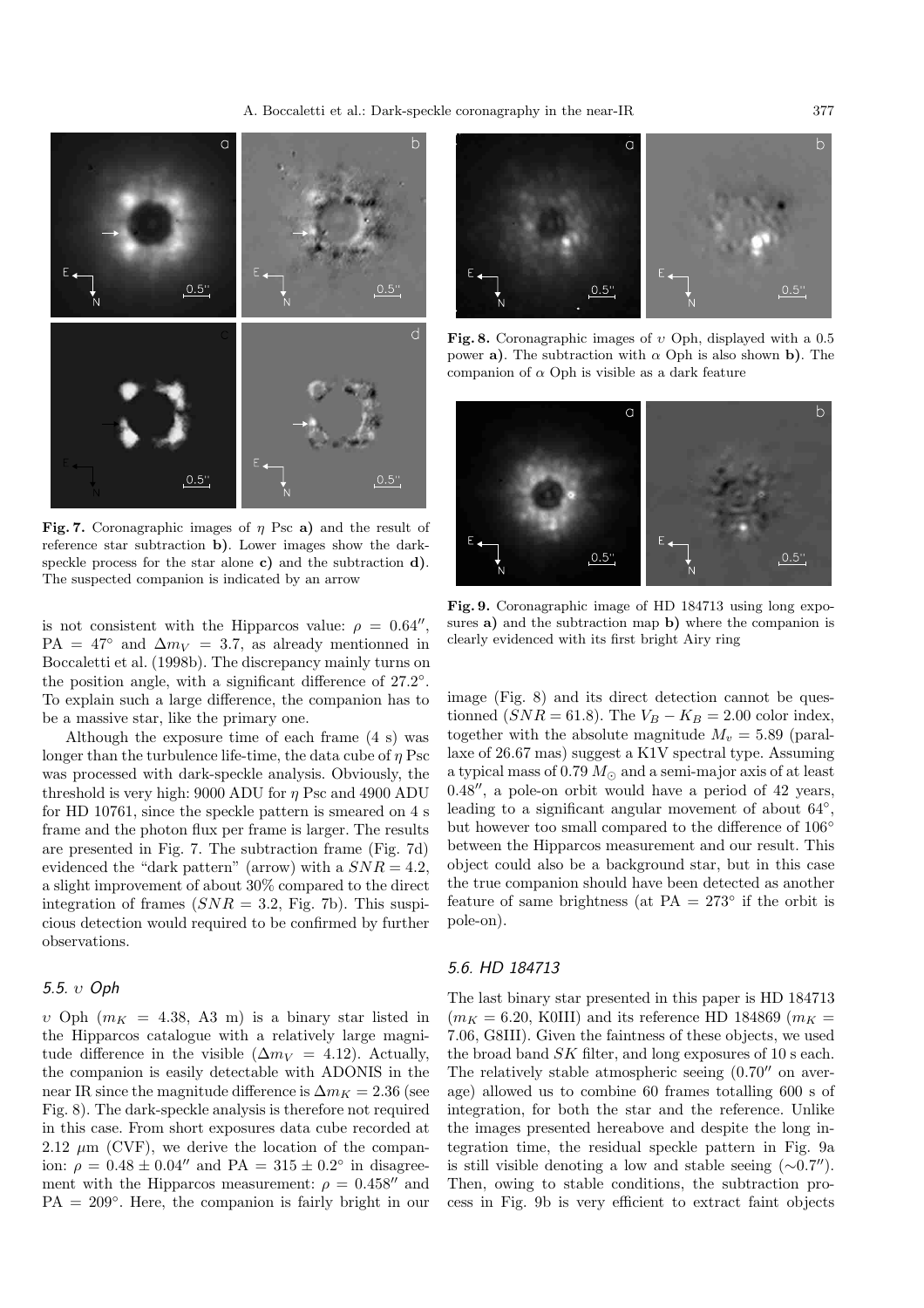**Table 2.** List of stars in our program with the derived parameters  $(\Delta m_K, \rho, \theta)$  compared to other references. <sup>(H)</sup> indicates the Hipparcos values

| <b>Stars</b>   | $m_K$    | $\Delta m_K$             | $\rho, \theta$           | Other ref.                                  |
|----------------|----------|--------------------------|--------------------------|---------------------------------------------|
| HD 194943      | 3.84     | 1.30                     | $1.23''$ , $195^{\circ}$ | $1.21'', 193^{\circ}$ <sup>(H)</sup>        |
|                |          |                          |                          | $\Delta m_V=2.05$                           |
| HD 192876      | 1.92     |                          |                          | $0.65'', 355^{\circ}$ <sup>(H)</sup>        |
|                |          |                          |                          | $\Delta m_V=4.17$                           |
| HD 222493      | 3.54     | 3.80                     | $0.89'', 178^\circ$      | $0.913''$ , $183^{\circ}$ <sup>(H)</sup>    |
|                |          |                          |                          | $\Delta m_V = 3.96$                         |
| $o$ Cet        |          |                          |                          | $0.578^{\prime\prime},\,108^\circ$          |
| $\eta$ Psc     | 1.43     | 3.70                     | $0.54'', 74^{\circ}$     | $0.64'', 47^{\circ}$ <sup>(H)</sup>         |
|                |          |                          |                          | $\Delta m_V = 3.7$                          |
| AB Dor         |          | -                        |                          | $0.2^{\prime\prime}\sim 0.7^{\prime\prime}$ |
|                |          |                          |                          | $\Delta m_K = 3 \sim 4$                     |
| HD 91416       | $3.72\,$ |                          |                          | $0.486''$ , $210^{\circ}$ <sup>(H)</sup>    |
|                |          |                          |                          | $\Delta m_V = 3.90$                         |
| GL 538.1       | 0.72     | $\overline{a}$           |                          |                                             |
| GL 539         | $-0.20$  |                          |                          |                                             |
| $\beta$ Sco    | 2.77     | 2.7                      | $0.6'', 180^\circ$       | $0.5^{\prime\prime}$                        |
| $\tau$ Sgr     | 0.63     |                          |                          |                                             |
| HD 71129       | $-1.06$  | $\overline{a}$           |                          | 0.46''                                      |
|                |          |                          |                          | $\Delta m_K = 6.2$                          |
| <b>GL 570A</b> | 3.15     |                          |                          |                                             |
| $v$ Oph        | 4.38     | 2.36                     | $0.48'', 315^{\circ}$    | $0.458''$ , $209^{\circ}$ <sup>(H)</sup>    |
|                |          |                          |                          | $\Delta m_V=4.12$                           |
| $\alpha$ Oph   | $1.65\,$ | 3.77                     | $0.77'', 116^{\circ}$    | $\overline{0.2''} \sim 0.7''$               |
|                |          |                          |                          | $\Delta m_V = 5.23$                         |
| 29Sgr          | 1.83     |                          |                          |                                             |
| GL 664         | 3.58     | $\overline{\phantom{0}}$ |                          |                                             |
| HD 184713      | 6.56     | 4.93                     | $0.63'', 351^\circ$      | $0.632'', 350^{\circ}$ <sup>(H)</sup>       |
|                |          |                          |                          | $\Delta m_V = 3.29$                         |
| GL 716         | $4.31\,$ | ÷,                       |                          |                                             |

in the halo of speckles. The companion is unambiguously detected with a  $SNR = 28.2$  at position  $\rho = 0.63 \pm 0.04$ <sup>n</sup> and  $PA = 351.2 \pm 0.2$ °. This is the largest brightness ratio observed in our program with a  $\Delta m_K = 4.9 \pm 0.2$ , and we derive a detection threshold of 6.3 magnitudes difference for similar angular separation. This result is in very good agreement with the Hipparcos values:  $\rho = 0.632''$  and PA = 350°. According to the color index ( $V_B - K_B = 1.11$ ) and to the absolute magnitude  $(M_v = 3.81$  for a parallaxe of 2.06 mas), the companion could be a F7V star.

# **6. Performance**

# 6.1. Global coronagraphic performances with ADONIS

Faint companions with large magnitude differences lying in the close vicinity of the Airy pattern  $(0.3'' < \rho < 1'' \Leftrightarrow$  $2.3\lambda/D < \rho < 7.7\lambda/D$  have been imaged. The achievable brightness ratio is limited by the residual speckle noise on short as well as on long exposures. This intrinsic limitation originates from a combination of the atmospheric conditions and the performance of the AO system. Most of the time, the coronagraph causes the appearance of static speckles close to the occulting mask which can be confused with faint companions (see for instance Figs. 8 and 9). Careful map subtraction is then required to clean-up the image from such artifacts and to improve the dynamic range.

In addition, the coronagraph used with the smallest masks  $(\emptyset: 0.63'', 0.84'')$  has very little effect on the detectability. It simply avoids the detector saturation. To improve the capability with small masks, the Lyot stop must be shrunk with respect to the pupil size. But the sensitivity of the instrument would be greatly affected.

The detection threshold allowed by the present instrument using short exposures is about  $\Delta m_K = 6 \sim 7$  (depending on the primary star flux),  $0.6$ <sup>"</sup> away from the star. In principle, longer sequences would enhance the result, but then the stability of the Point Spread Function becomes problematic.

## 6.2. Performance of the dark-speckle analysis

Testing the feasibility of dark-speckle with ADONIS on the 3.6 m telescope was the prime goal of these observing runs. The stars listed in Sect. 5 allowed us to infer the performance of dark-speckle coronagraphy in the nIR. As a first result, we established the applicability of the method with nIR detector even with a significant RON, the algorithm being modified as described in Sect. 4. Nevertheless, with current detectors, the use of short exposures severely restricts the observation to the brightest stars.

To derive the sensitivity with short exposures, we assumed that the dark-speckle analysis can be applied if speckles  $(>\!\!3\sigma)$  are significantly detected. Thus, we compared the average flux of a speckle sampled on 16 pixels with the RON (38 e<sup>-</sup>/pixel ⇔ 152 e<sup>-</sup>/speckle area). The speckle flux depending on the short exposure time  $(t = 60 \text{ ms})$ , the spectral bandwidth  $(\Delta \lambda)$  and the radial distance  $(1.2$ <sup>"</sup> corresponding to the halo extension) has to be at least 3 times higher than the total RON. Using the collected data, we measured a sensitivity of  $m_K = 3.85$ for 60 ms exposures and using the CVF.

The efficiency of dark-speckle using short exposures is illustrated in Sects. 5.1, 5.2 and 5.3. The achievable SNR is markedly enhanced compared to direct integration of frames, and the gain is about a factor of 2 for bright companions and about 1.5 magnitudes at the detection threshold. Although the gain is significant, we did not detect any real faint companions exclusively with a dark-speckle process. However, the fake companion added to the image of HD 192876 is only detectable once the dark-speckle analysis is performed on the short exposures. This example points out the major interest of the dark-speckle method when the companion is fainter than residual speckles. Actually, to be more competitive, the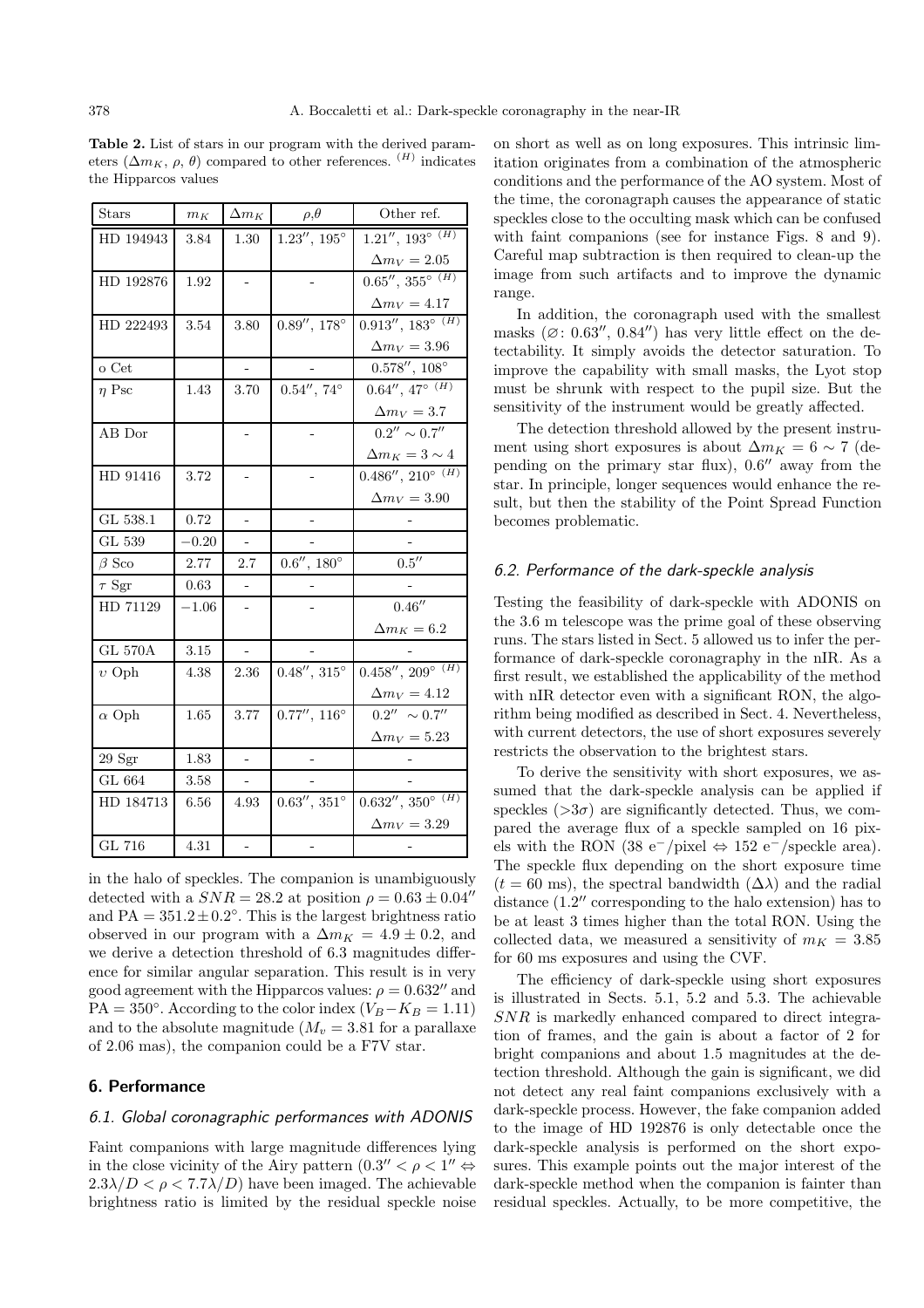short exposure data cubes should contain a larger number of frames in order to increase the signal with respect to the read-out noise. The threshold of detection  $(\Delta m = 6 \sim 7)$ is in agreement with the result of numerical simulation (Sect. 4.2) although obtained without frame subtraction of the reference star. Indeed, the simulated wavefront has no temporal coherence and no static defects. As a consequence, the generated speckle pattern is strictly uniform, a more favorable case than for ground-based observations.

The lost time due to the shutter malfunction was finally avoided by using long exposures (see Sects. 5.4 and 5.6). As shown in the case of  $\eta$  Psc, and despite the duration of frames, the thresholding process is of interest to slightly improve the contrast of faint companions. Such an efficiency was somewhat unexpected before.

The selection of appropriate threshold on short exposures as well as on long exposures enables to achieve a better cancellation of the residual speckle pattern. This property is clearly demonstrated on map subtractions processed with dark-speckle.

In addition to the read-out noise, another drawback of using short exposures with ADONIS resides in the readout time lasting about 800 ms. The observing time required for integrating hundreds of short exposures shorter than the read-out time is therefore considerably larger than in the long exposure mode. For instance, the detection of the companion of HD 222493 (Sect. 5.1) is achieved with a larger SNR using dark-speckle than with direct integration but for a telescope time 14 times larger. A fast read-out camera would be therefore favorable to the dark-speckle analysis. With identical telescope time, direct integration yields deeper images, but with identical integration time, short exposures may be of interest to detect companions fainter than speckle residuals around very bright stars.

#### 6.3. Comparison with Hipparcos data

Some results obtained here are sometimes inconsistent with the Hipparcos data, mainly in terms of position angle. It is the case for 2 stars in our sample:  $\eta$  Psc and υ Oph. Although the detection of the η Psc companion could be questionned, it is not the case for  $v$  Oph. The companion is indeed very bright and unambiguously detected. It is therefore suspected that for faint companions  $(\Delta m_V \ge 4)$ , the Hipparcos data could be of lower accuracy. In such a case a direct method (AO imaging + coronagraphy, for instance) is obviously more suited.

On the other hand, several companions found by Hipparcos are still invisible on nIR images (HD 192876 for instance). It suggests that the secondary stars would be of an earlier spectral type than the primary. Imaging in the visible will then be required to check this assumption.

Finally, some nearby single stars, selected from the Gliese catalogue, were included in our sample with the intent to search for unknown companions. Nevertheless,

we did not infer the presence of any low-mass stars around these objects.

#### **7. Conclusion**

The implementation of the dark-speckle method in the nIR has been tested successfully on ADONIS, and its imaging capability of faint companions has been demonstrated. Although its application is restricted to stars brighter than  $m_K = 4$  with the available detector, contrast of faint companions can be improved in a sub-arcsecond field.

The observations presented in this paper, have been useful to:

- **–** calibrate the method in the nIR regarding the choice of filters, pixel sampling, number and duration of frames;
- **–** assess the performance of the dark-speckle method in terms of achievable brightness ratio and angular separation;
- **–** assess the effect of a significant RON on the detectability and sensitivity;
- **–** prepare the implementation of such techniques on future instruments like the NAOS adaptive optics on the VLT or in space with the NGST.

Telescope time is obviously a major issue and the use of short exposures is less efficient than direct integration with NIR detector featuring a large readout time. The detector noise is also a major limitation since the sensitivity of short exposures is very low and restrained the observation to bright stars. But these former effects are less critical than the atmospheric seeing residue, for searching faint objects within the speckle halo. In this case, the darkspeckle method is of major interest especially for companions fainter than residual speckles and even using NIR system like ADONIS and SHARP II.

Finally, high contrast imaging with AO+coronagraph whether using long or short exposures is proved suitable to derive an accurate brightness ratio measurement and also a coarse estimate of the spectral type when coupled with other wavelength data.

Acknowledgements. We wish to thank the ESO-3.6 m team and especially F. Marchis for his efficient support during the allocated nights. We are also grateful to Antoine Labeyrie for helpful discussions and careful reading of the manuscript and to the referee for its constructive comments.

#### **References**

Abe, L., Vakili, F., & Boccaletti, A. 2000, A&A, submitted

- Beuzit, J. L., Mouillet, D., Lagrange, A. M., & Paufique, J. 1997, A&AS, 125, 175
- Boccaletti, A., Ragazzoni, R., & Labeyrie, A. 1998, A&A, 338, 106